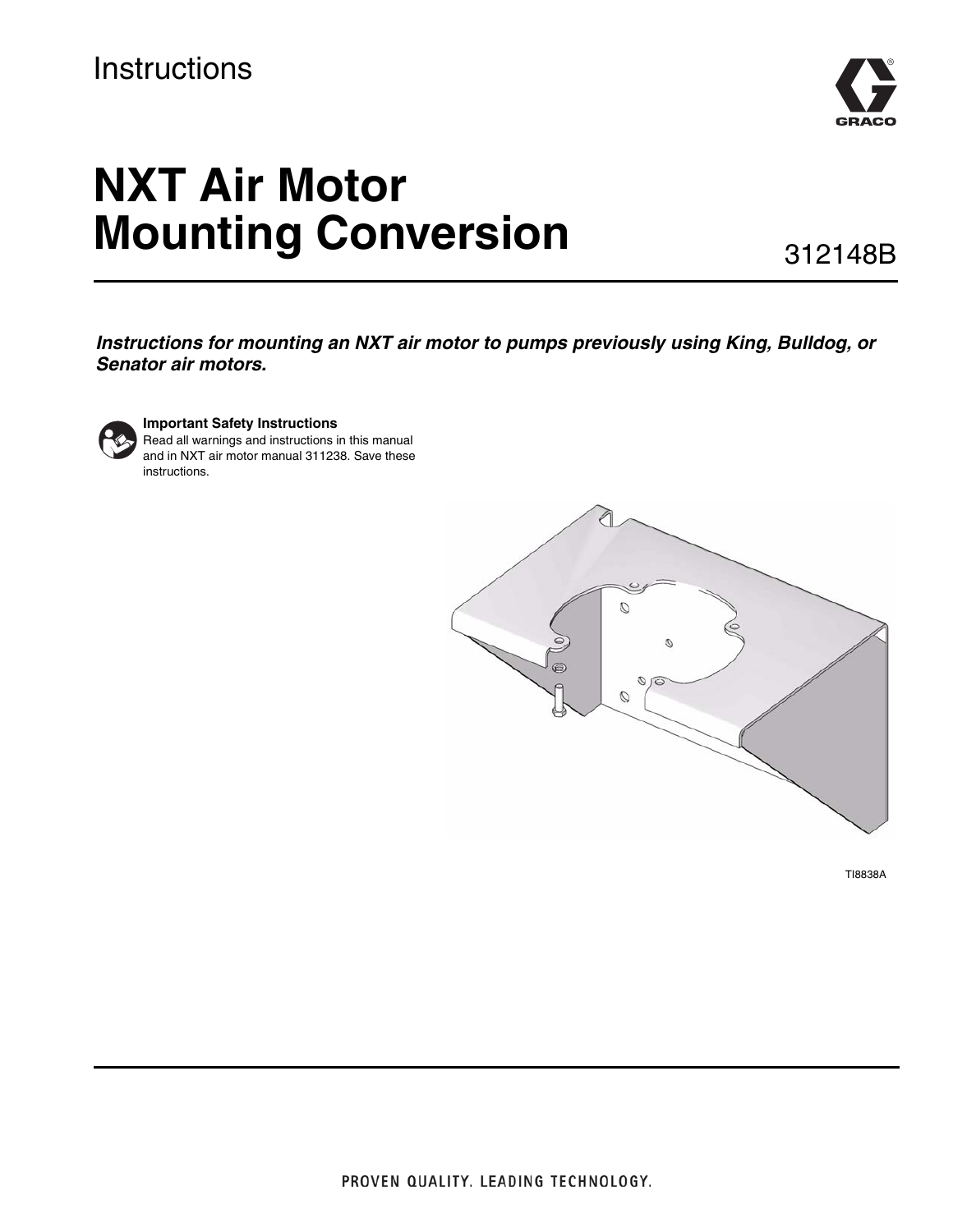# **255143 NXT Wall Mounting Kit**

Order 255143 Wall Mounting Kit separately. See manual 311619.

The new wall bracket must be mounted 6.58 in. (168 mm) higher than the old bracket, to compensate for differences in the size of the NXT air motor compared to the King, Bulldog, or Senator.

Installing the NXT air motor on an existing pump will require a rod adapter and different tie rods. See TABLE 1 and [FIG. 1-](#page-1-0)[FIG. 5.](#page-3-0)

|  |  | <b>Table 1: Mounting Configurations</b> |
|--|--|-----------------------------------------|
|--|--|-----------------------------------------|

| <b>Pump Model</b>                             | Cart<br><b>Mounting</b> | Cart<br><b>Mounting</b><br><b>Adapter</b> | <b>Wall Mount</b> | Pump No.      | <b>Motor Rod</b><br><b>Adapter</b> | <b>Tie Rods</b> | Manual |
|-----------------------------------------------|-------------------------|-------------------------------------------|-------------------|---------------|------------------------------------|-----------------|--------|
| Small High-Flo (Fig. 1)                       | n/a                     | n/a                                       | 255143            | JXXXXX        | 15H369                             | 15G924          | 311211 |
| Large High-Flo (Fig. 2)                       | n/a                     | n/a                                       | 255143            | JXXXXX        | 15H370                             | 15H600          | 311831 |
| Dura-Flo 600-1200<br>(FIG. 3)                 | 287884                  | n/a                                       | 255143            | <b>Pxxxxx</b> | 15H370                             | 15H562          | 311833 |
| Dura-Flo 1800-2400<br>(FIG. 4)                | 287884                  | 15K296                                    | 255143            | Pxxxxx        | 15H371                             | 15H562          | 311828 |
| Xtreme, with NXT 6500<br>or NXT 3400 (Fig. 5) | 287884                  | n/a                                       | 255143            | <b>Pxxxxx</b> | 15H392                             | 257150          | 311164 |
| Xtreme, with NXT 2200<br>(FIG. 5)             | 287884                  | 247312                                    | 255143            | <b>Pxxxxx</b> | 15H392                             | 257150          | 311164 |

### **NXT Motor with Small High-Flo Pumps King Motor with Small High-Flo Pumps**



<span id="page-1-0"></span>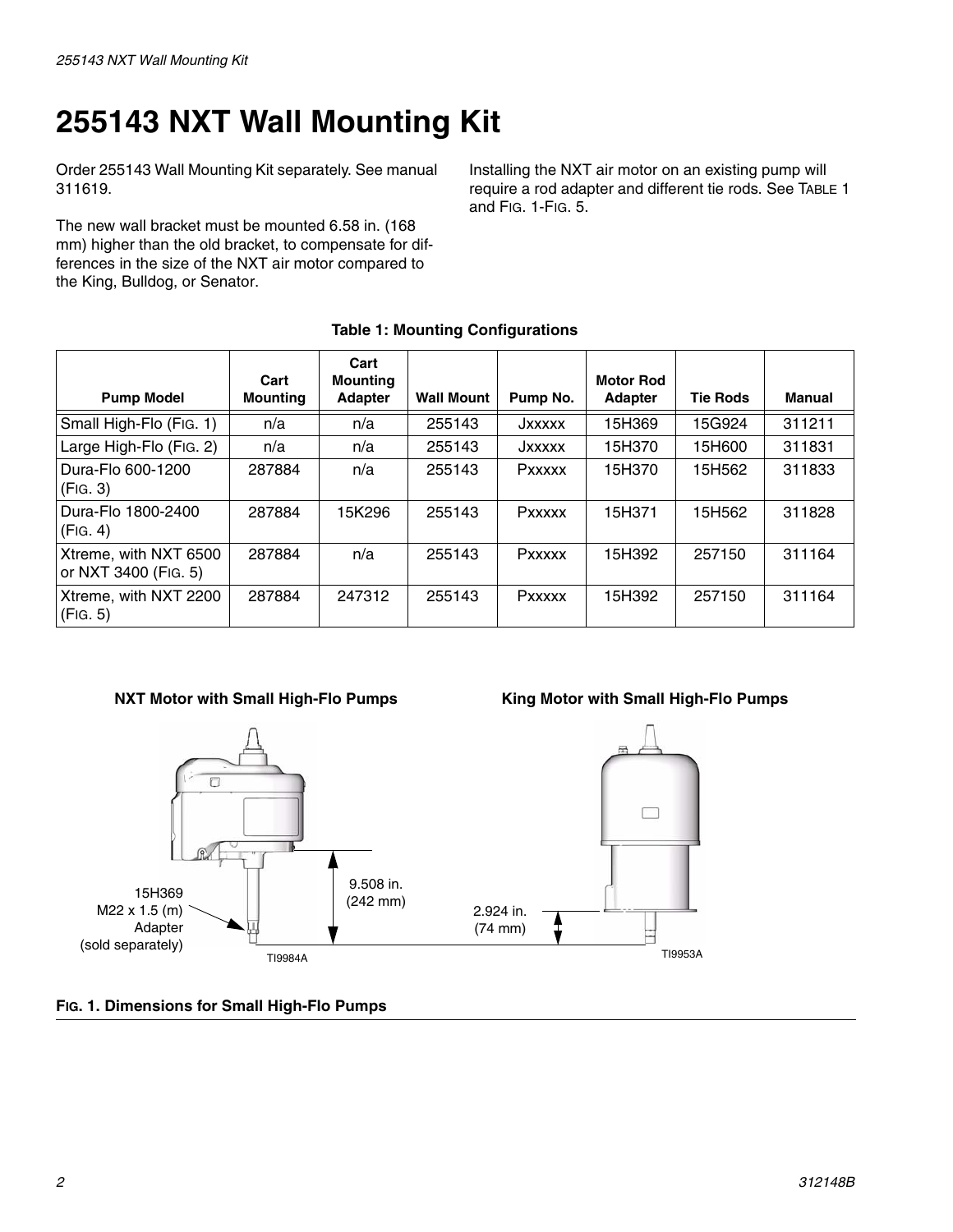

<span id="page-2-0"></span>**FIG. 2. Dimensions for Large High-Flo Pumps**



### <span id="page-2-1"></span>**FIG. 3. Dimensions for Dura-Flo 600-1200 Pumps**

### *312148B 3*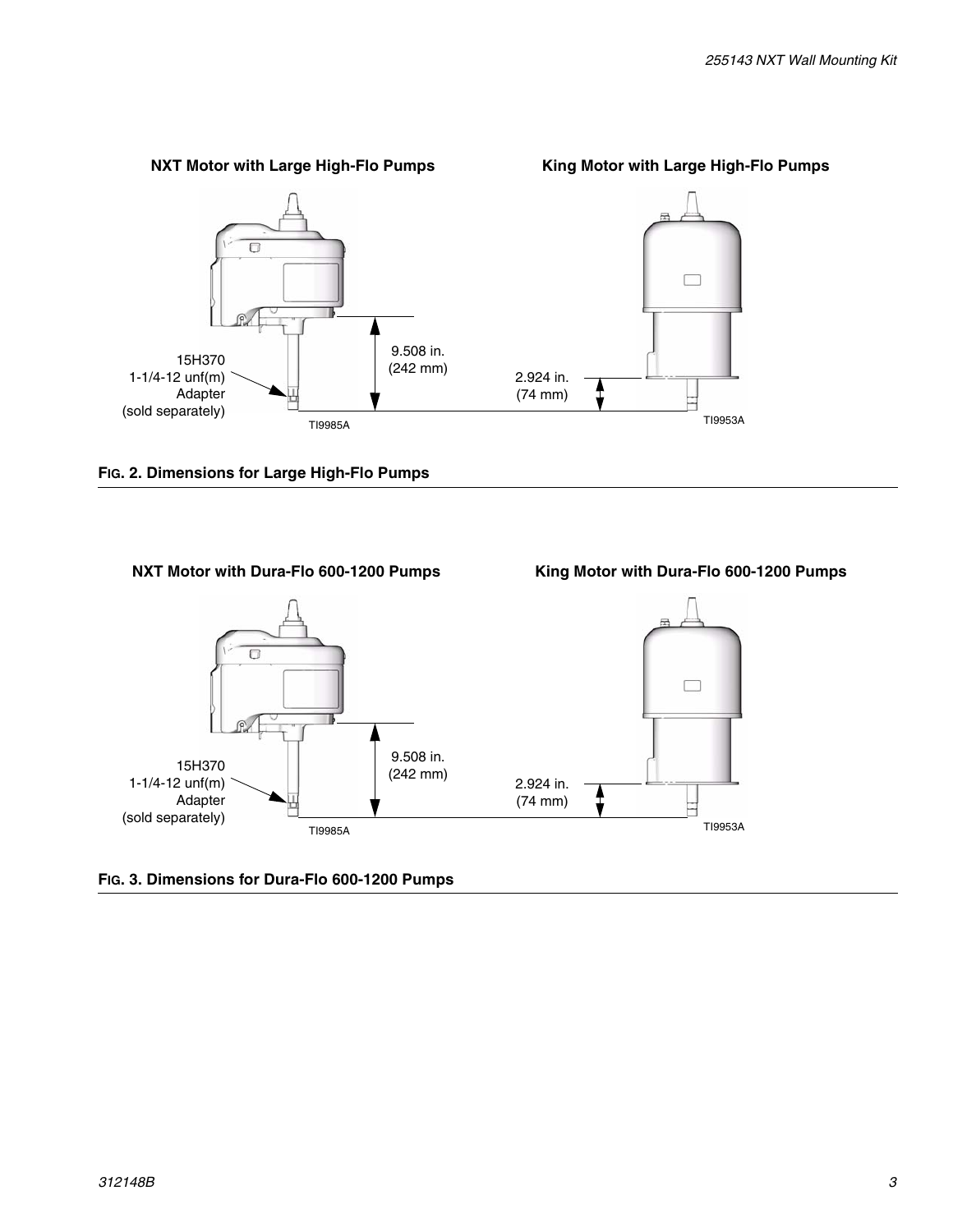

<span id="page-3-1"></span>



### <span id="page-3-0"></span>**FIG. 5. Dimensions for Xtreme Pumps**

### *4 312148B*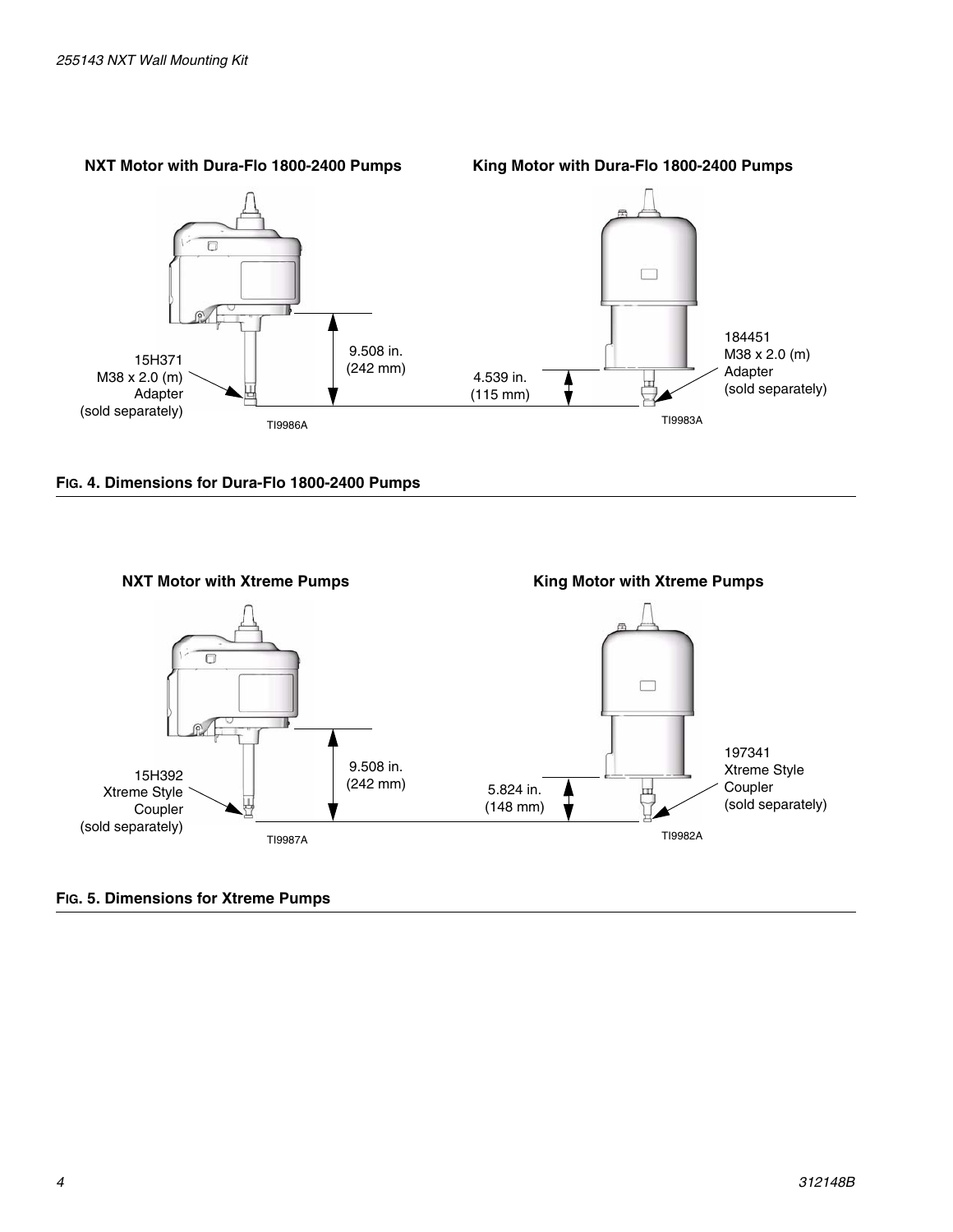FIG. 6 shows the difference between the old mounting bracket for the King, Bulldog, and Senator air motors and the new bracket for the NXT air motor, provided in the 255143 Wall Mounting Kit. The opening at the front of the NXT bracket allows clearance for the motor air valve and the optional integrated air control module.

**NXT Mounting Bracket (Kit 255143)**

Adapter plate 247312 is required to mount an NXT  $\mathbb Q$  2200 air motor to the bracket.

See **[Mounting Hole Diagrams](#page-5-0)** on page [6](#page-5-0) for the comparative air motor bolt circle patterns.

# $\circ$  $\circ$  $\circ$ C TI9955A

**247312 Adapter Plate (required to mount NXT 2200 Air Motor to 255143 Bracket)**



**FIG. 6. Air Motor Brackets**

### **King, Bulldog, Senator Mounting Bracket (Kit 206221)**